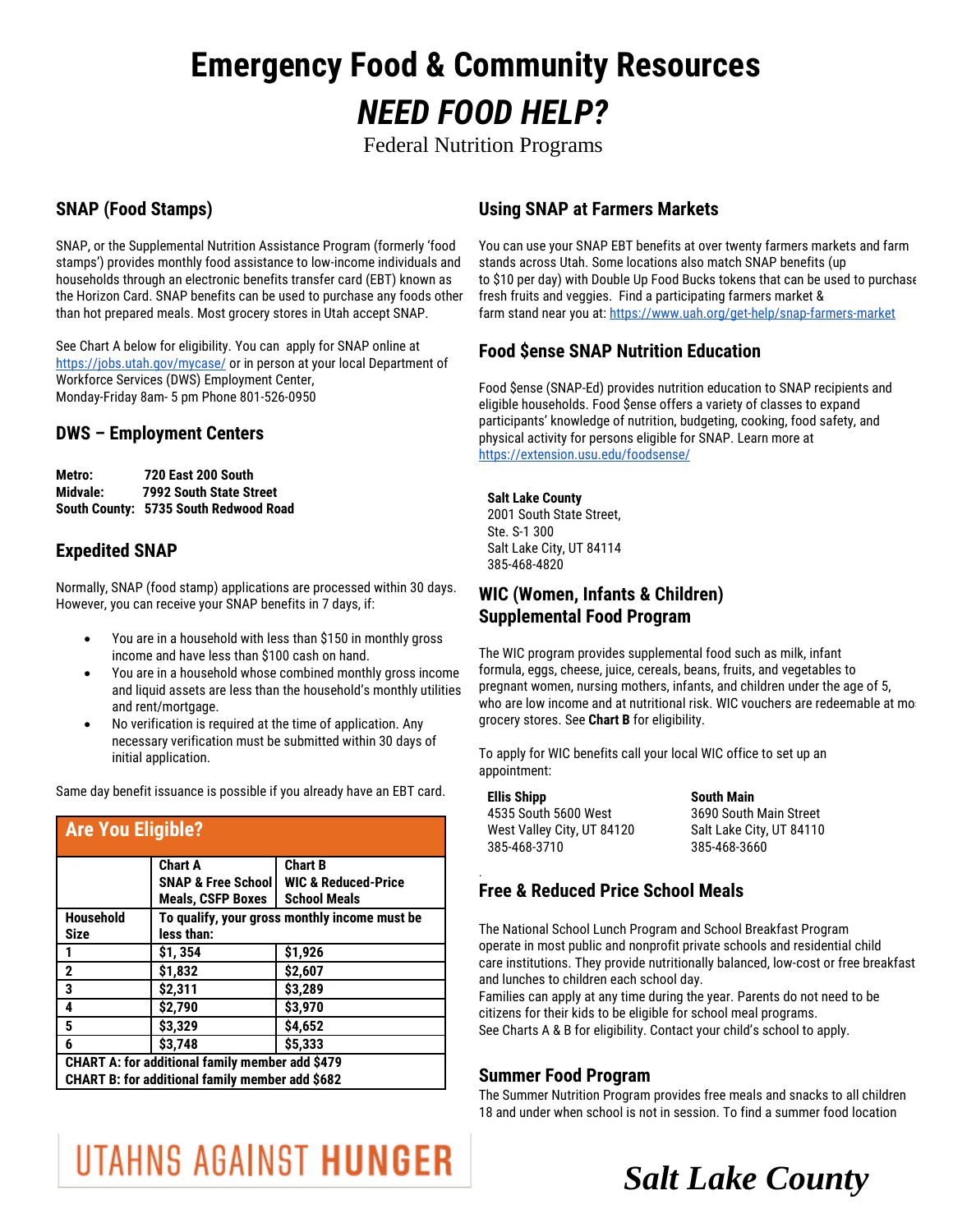near you, text FOOD to 877-877 or call 1-800-453-3663

UTAHNS AGAINST HUNGER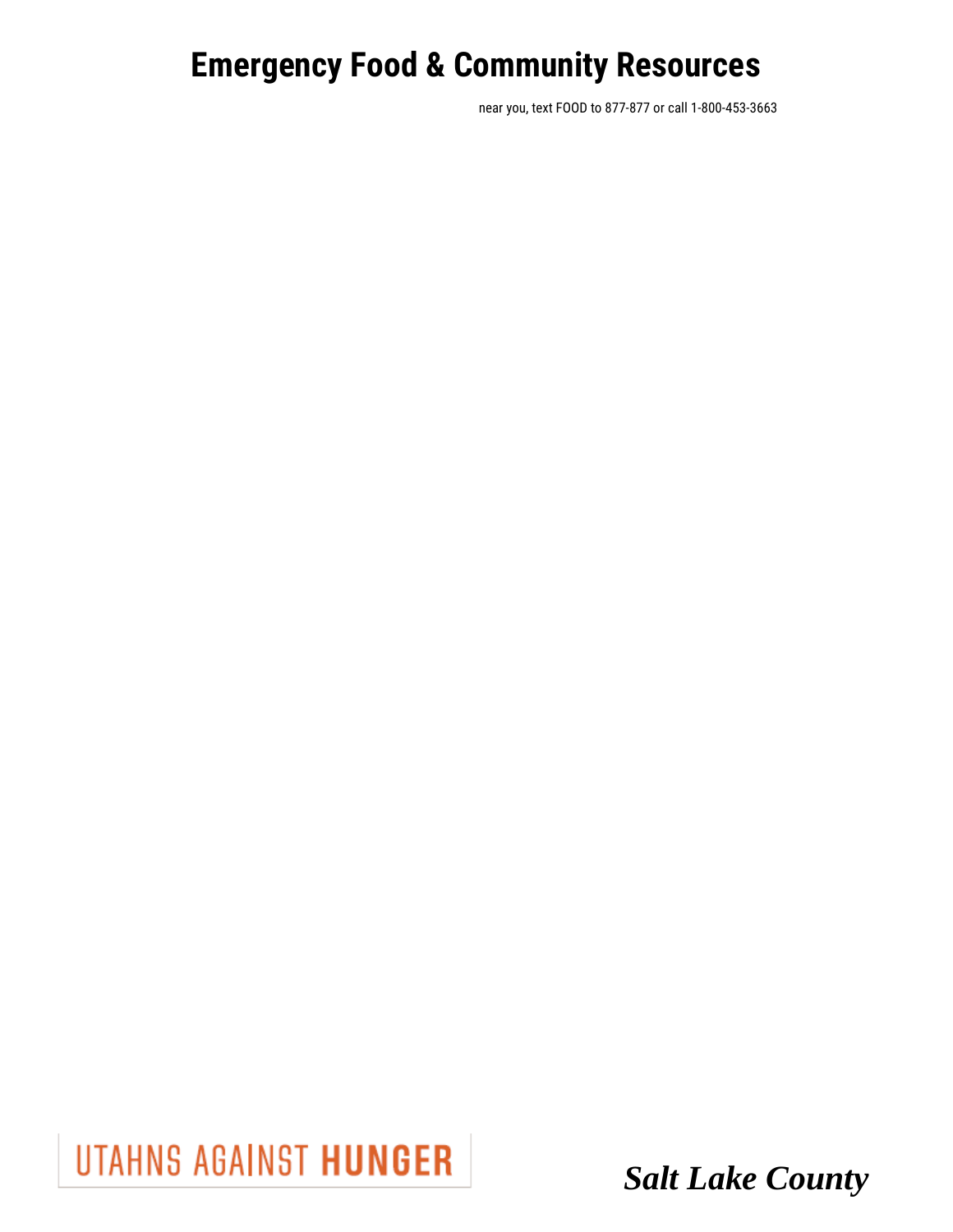### **Emergency Food Pantries**

**Copperview Food & Resource Center** 8446 South Harrison Street

Midvale, UT 84047 801-255-3516

**Crossroads Urban Center** 347 South 400 East

Salt Lake City, UT 84111 801-364-7765 ext. 101

#### **Crossroads Westside Food Pantry**

1358 West Indiana Ave. Salt Lake City, UT 84104 801-935-4079

#### **Salt Lake City**

**Mission Food Pantry** 1151 South Redwood Rd. Ste.106, SLC, UT 84104 801-355-6310

#### **Taylorsville**

**Food Pantry** 4775 South Plymouth View Dr. Taylorsville, UT 84123 801-815-0003

# **First Baptist Church Kearns**

4445 West 5175 South Kearns, UT 84118 801-981-8717

**Food Pantry** 11835 South 3600 West Riverton, UT 84065 801-871-5080

**St. Andrew's** 

**Utah Community Action Redwood Resource Ctr.** 3060 South Lester Street West Valley City, UT 84419 801-972-6661

**See attached for more locations or call 801-328-2561 or visit uah.org/gethelp/emergency-food**

### **Utah Food Bank Mobile Pantry Program**

The Utah Food Bank's Mobile Pantry provide support to Utahns living in areas that are classified as food deserts or are inaccessible or underserved by traditional food pantries. Call to find a mobile pantry location at (801) 978-2452 or visit

<https://www.utahfoodbank.org/programs/mobile-pantry/>

### **Prepared Meals/Soup Kitchens**

#### **Chuckwagon Sunday Brunch**

500 South 600 West Salt Lake City, UT 84126 801-254-4945

### **Utah Food Bank Food Box Program**

The Utah Food Bank's Food Box Program provides free monthly food assistance to homebound people with disabilities and seniors living in poverty, delivered right to the client's home. To find out if you are eligible, call (801) 887-1271 or visi[t https://www.utahfoodbank.org/ufb-food-box](https://www.utahfoodbank.org/ufb-food-box-program/)[program/](https://www.utahfoodbank.org/ufb-food-box-program/)

### **Food Assistance for Seniors**

#### *Meals on Wheels*

The Meals on Wheels program prepares and delivers free meals to seniors who are homebound and 60+. Apply by calling your local Aging & Adult Services office at:

#### **Meals on Wheels Offices**

2001 South State Street St.S3-300 Salt Lake City, UT 84114 385-468-3200

#### *Congregate Meals*

Congregate Meals are served free to those 60+ at senior centers. Donations are suggested but not required to participate.

**Riverton**

**River's Bend Northwest Senior Center** 1300 West 300 North Salt Lake City, UT 84116 385-468-3015

**Senior Center** 12914 South Redwood Road Riverton, UT 84065 385-468-3040

#### *Commodity Supplemental Food Program (CSFP)*

CSFP is a free monthly food box program for low-income (self- declared) seniors 60+. See Chart A for eligibility. Learn more about CSFP at [www.utahfoodbank.org/csfp](http://www.utahfoodbank.org/csfp) Call 801-887-1275 for an application and to find a distribution center near you.

### **2-1-1 Utah - Information & Referral**

2-1-1 Utah provides information and referrals for social services, medical services, utility and housing assistance, and other low-income resources. For more information call 2-1-1 or visit http://211utah.org/.

### **Utahns Against Hunger**

Utahns Against Hunger (UAH) is a non-profit organization that works on advocacy, outreach and education around federal and state nutrition programs. You can call UAH with questions related to accessing any of the resources or nutrition programs included on this flier.

**Phone**: 801-328-2561 **Toll-free**: 1-800-453-FOOD (3663) **Email**[: info@uah.org](mailto:info@uah.org) **Website**[: www.uah.org](http://www.uah.org/)

# UTAHNS AGAINST HUNGER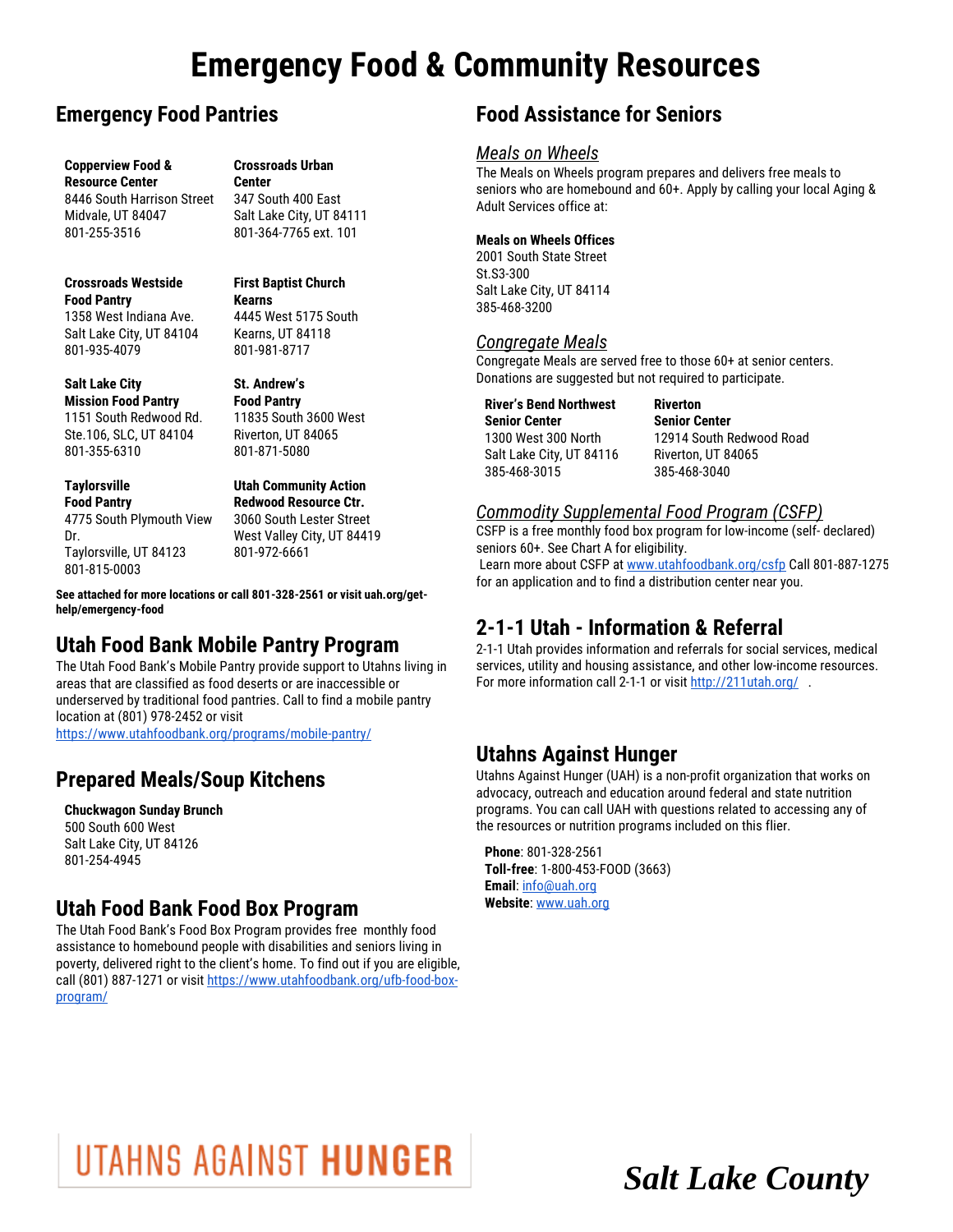**WIC - South Redwood** 7971 South 1825 West West Jordan, UT 84088 385-468-4365

**WIC - Southeast** 9340 South 700 East Sandy, IT 84070 385-468-433

**Casa de Oracion - SLC** 1946 West Parkway Blvd. West Valley, UT 84119 801-674-7241

#### **Central Compassion**

**Center** 1076 West Indiana Ave. Salt Lake City, UT 84104 801-328-0768

**The Concern Center** 1235 West California Ave. Salt Lake City, UT 84104 801-972-5708

**Ebenezer Helping Hand Food Pantry** 820 South 300 East Salt Lake City, UT 84111 801-355-8826

**Feed U Food Pantry**  200 South Central Campus Drive., Union Basement Salt Lake City, UT 84112 801-585-1828

**Glendale Mountain View Campus Pantry** 1388 South Navajo Street Salt Lake City, UT 84104 801-974-8315

#### **Granger Community Food Pantry** 3232 West 4100 South West Valley, UT 84119

801-968-3301

231 East 100 South

Salt Lake City, UT 84111 801-328-2303

**Hidegard's Food Pantry**

**Hope Unlimited Community Pantry** 4140 West Sams Blvd. Kearns, UT 84118 801-455-7972

**House of His Glory Pantry** 213 West 4800 South Murray, UT 84107 801-994-2308

**House of Prayer Food Pantry** 829 South 200 West Salt Lake City, UT 84101 801-414-3942

**Jewish Family Service Food Pantry** 1111 East Brickyard Rd. Ste. 218 Salt Lake City, UT 84106 801-502-4703

**LDS Church – Welfare Square** 751 West 700 South Salt Lake City, UT 84104 801-240-7326

**Leopard Stash** 840 South 1300 East Salt Lake City, UT 84102 801-583-1661

**Magna FACT** 9113 West Magna Main Magna, UT 84044 801-250-4811

**Manna Market Indoors/Outdoors** 4392 South 900 East Salt Lake City, UT 84124 801-588-0139

**Mesopotamia Community Pantry** 3422 South 300 West Salt Lake City, UT 84115 385-444-8861

**Mt. Calvary Worship Center Food Pantry** 3050 South 3200 West West Valley, UT 84419 801-679-0466

**Murray Park Church Food Pantry** 494 East 5300 South Murray, UT 84107 801-293-7000

**Nueva Esperanza Food Pantry** 7681 South 2200 West West Jordan, UT 84084 385-232-9066

**Palmer Court Food Pantry** 999 South Main Street Salt Lake City, UT 84111 801-505-7637

**Rescue Mission of Salt Lake** 463 South 400 West Salt Lake City, UT 84101 801-355-1302

**Utah AIDS Foundation** 1408 South 1100 East Salt Lake City, UT 84105 801-487-2323

**Somali Community Self-Management Agency** 1361 South State Street Ste. 132 Salt Lake City, UT 84115 801-487-0822

**South City Bruin Campus Cupboard** 1575 South State Street Salt Lake City, UT 84115 435-841-2735

**South Valley Jesus Feeds Food Pantry** 352 West 12300 South Ste. 100 Draper, UT 84020 801-688-7251

**St. James Episcopal Church Food Pantry** 7486 Union Park Avenue Midvale, UT 84047 801-566-1311

**St. Paul's Episcopal Church Food Pantry** 261 South 900 East Salt Lake City, UT 84102 801-355-6203

# UTAHNS AGAINST HUNGER